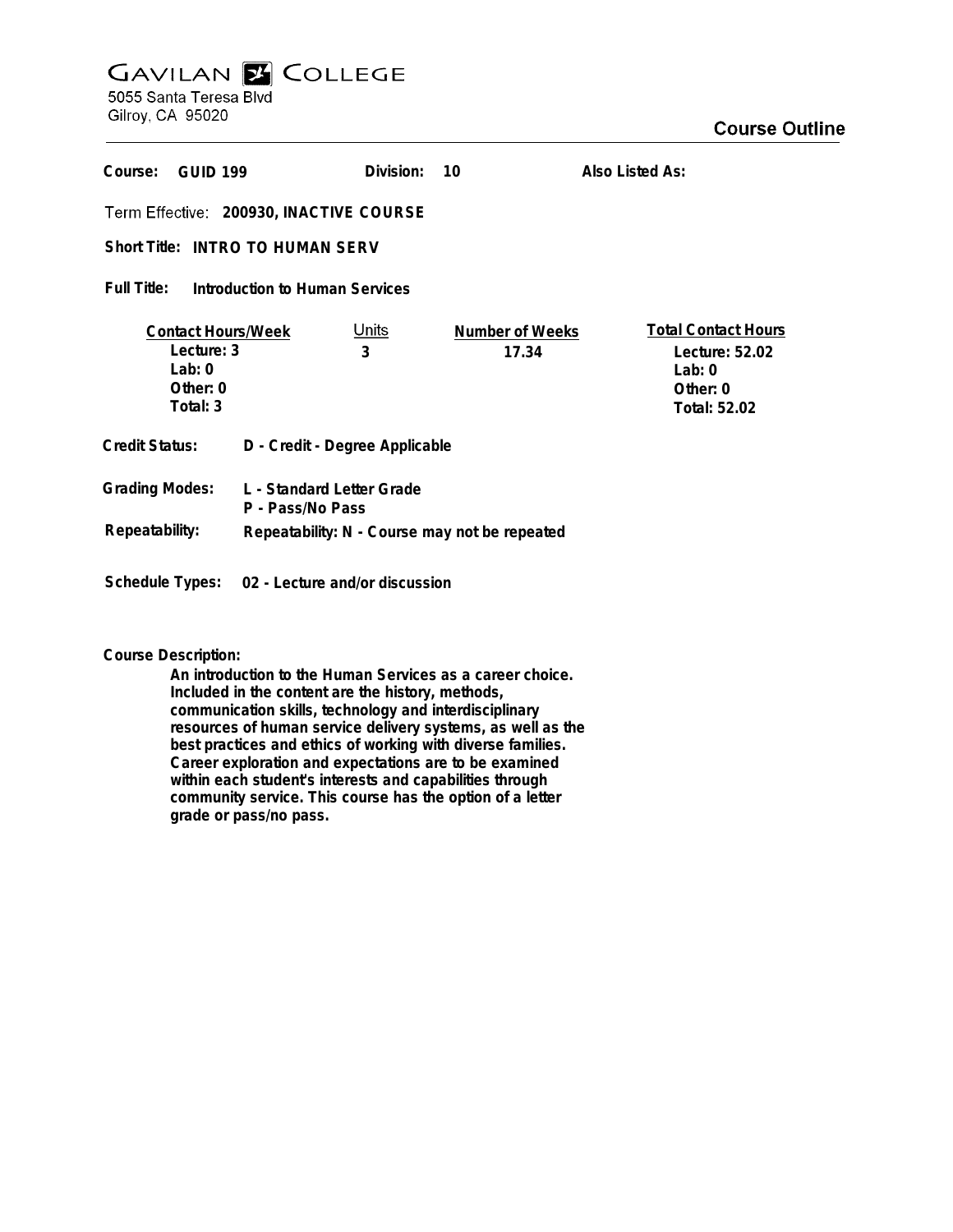**ARTICULATION and CERTIFICATE INFORMATION Associate Degree: CSU GE: IGETC: CSU TRANSFER: Transferable CSU, effective 200930 UC TRANSFER: Not Transferable**

#### **PREREQUISITES:**

### **COREQUISITES:**

#### **STUDENT LEARNING OUTCOMES:**

**1. develop awareness and application of creativity, critical thinking, teamwork, and ethics/values in human services; 2. recognize and discuss diversity within context of social/ cultural/political influences in human services and the families served;**

**3. understand the historical origins and development of human services;**

**4. identify, define and apply key concepts/terms in human services;**

**5. compare and contrast human services delivery systems;**

**6. active use of self-journaling to increase self-knowing and to develop a career path;**

**7. active use of problem solving and crisis management skills; and**

**8. basic social science research and writing.**

#### **TOPICS AND SCOPE:**

**Inactive Course: 12/08/2008 WEEK HOURS TOPIC 1-3 9 Unit: What are Human Services? Course overview, requirements, grading goals and objectives; teacher and student introductions; early historical perspectives and development of human services; development in the 20th century and in the United States; growth and trends in the human services movement. LECTURES/READINGS/ASSIGNMENTS: Overview of the human services movement; its varied perspectives, concerns, leadership and current trends and directions. IN-CLASS ACTIVITIES: Focus group on impressions about the field of human services; small and large group discussions about historical milestones and how impacts growth of human services field; informal class presentations on leaders in historical and current leaders in human services. Quiz on historical milestones and other human services development. PERFORMANCE OBJECTIVES: Recognize and develop appreciation for field of human services; know the history, the dimensions and how historical development impacts current human services; recognize context of social, cultural and political influences affecting**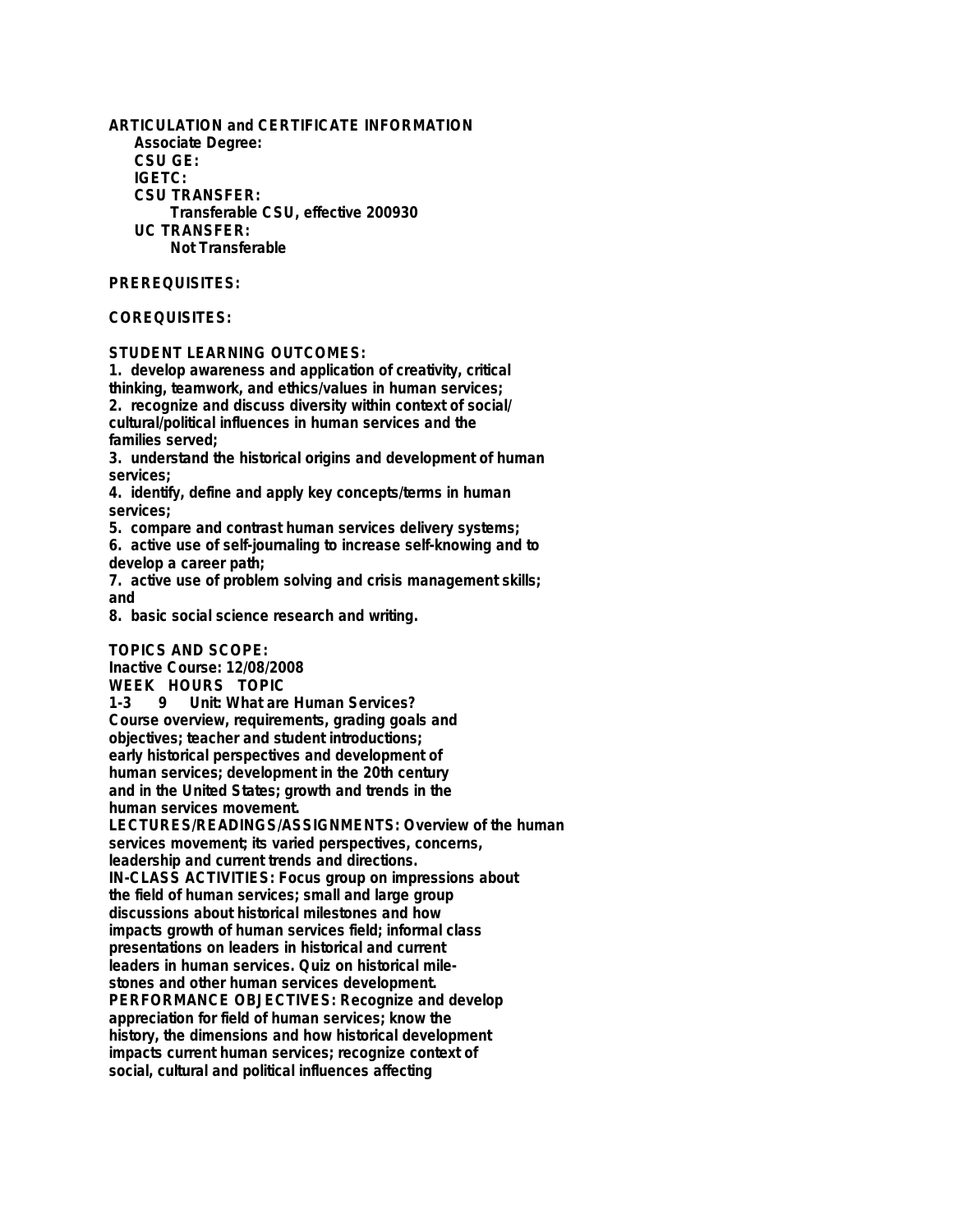**human services; demonstrate communication skills and practice a variety of informative presentations. ASSIGNMENTS: Readings from selected journal articles; abstract of research on historical milestones and/or**

**human service leaders; preparation and participation in class discussions.**

**4-6 9 Unit: Service Delivery Models in Human Services CONTENT: Identify and review the major deliver models to implement and connect families with appropriate services, including such models as managed care, public health, etc. Also examine the use of technology in human services.**

**LECTURES/READINGS/HANDOUTS: Oveview and insight into the major models used in human services and the integration of technology into the human services field.**

**IN-CLASS ACTIVITIES: Small and large group discussion/ presentations on delivery service models and use of technology. Examine the technique of modeling to study ideas and understand human service systems. Go to computer lab to examine and apply basic software and technology to human services. Guest speaker(s). Quiz: design a human services model for the future. PERFORMANCE OBJECTIVES: The development of creativity and critical thuinking skills; identification of technologies in human services; and, recognition of social, cultural and political forces on human services.**

**ASSIGNMENTS: Read identified journal articles; group work sheet on modeling; participate in class discussions; abstract on guest speaker's presentation; and, worksheet on computer technology integration into human services.**

**7-10 12 Unit: Human Services Careers CONTENT: Career ladder, education and skill expectations; types and future of jobs available. Self evaluation for human services careers.**

**LECTURES/READINGS/HANDOUTS: Examination of the human services field as a career and impact of work on families and society. Examination of student's interest in the human services field.**

**IN-CLASS ACTIVITIES: Guest speaker(s) on human services career panel. Student prepared questions to ask panel. Practice of specific skills needed to work in human services such as interviewing, problem solving and communication. Quiz.**

**Midterm exam over material up to this point.**

**PERFORMANCE OBJECTIVES: Self assessment and create a career development plan.**

**ASSIGNMENTS: Student defined questions for guest speaker panel; worksheets on self-evaluation on interests for human services field and development of a career path to achieve desired job in human services field. Class participation. Read chapters 1 to 3, 7 in text.**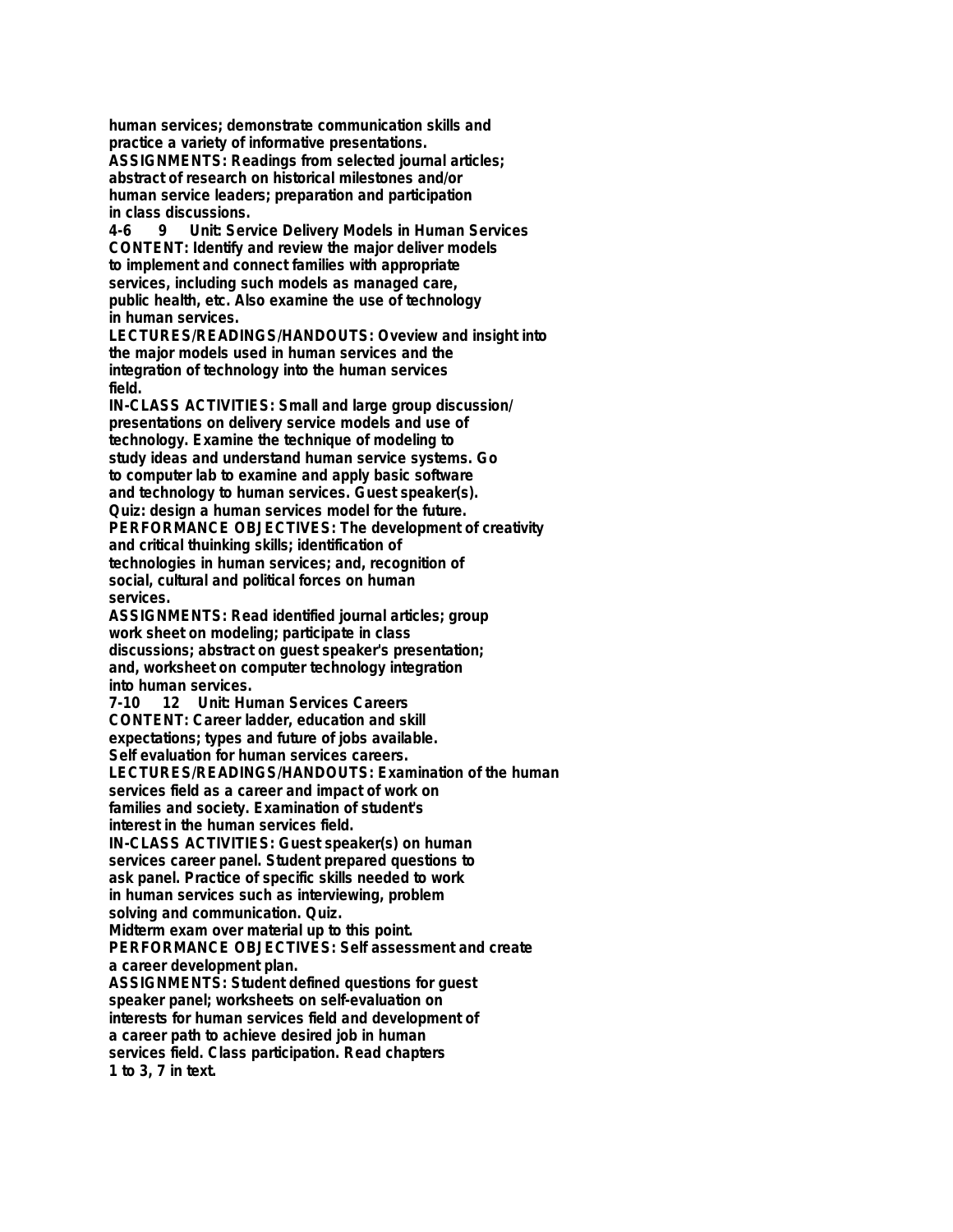**11-13 9 Unit: Prevention and Crisis Intervention in Human Services**

**CONTENT: Current controversies and issues in human services and skills related to crisis management such as listening, responding, conflict management and resolution skills.**

**LECTURES/READINGS/HANDOUTS: Examination of human services relationships.**

**IN-CLASS ACTIVITIES: Small and large group work related to issues, controversies and skill development in conflict management and resolution. Learn case study technique to examine a selected crisis issue in the nonprofit sector. Quiz on basic priniciples and methods in dealing with human service controversies. PERFORMANCE OBJECTIVES: Demonstrate effective communication skills; understanding the process of developing a supportive relationship; and, know resources to help in developing human services relationships with families; awareness of a strength based approach in human services. Continue to pracctice on informative presentations.**

**ASSIGNMENTS: Read chapters 4, 5, 6 and 8 in text; Read case study and prepare abstract to class presentation. Read handouts for class discussions.**

**Prepare for quiz. 14-16 9 Unit: Laws and Ethics impacting the Human Services CONTENT: Professional behavior concepts such as confidentiality, client notice and record access, values and ethics in human services, enforcement and penalties.**

**LECTURES/READINGS/HANDOUTS: Overview of the standard human services ethical concepts and as currently practiced.**

**IN-CLASS ACTIVITIES: Guest speaker(s): small group and large group sessions on ethics, case study discussion; student assessment of their values; quiz on ethical standards as practiced in human services. Presentations of Career and Community Service Portfolio.**

**PERFORMANCE OBJECTIVES: Awareness of ethics and values in human services; understanding of developing a supportive relationship with families; and further practice on communication, teamwork, and presentation skills.**

**ASSIGNMENTS: Read chapter 9 in text and selected journal articles and case study for class discussion and prepare abstract on case study.**

**17-18 6 Unit: Summary of Course and Final Considerations. CONTENT: Course summary of major themes and human service directions into the future.**

**IN-CLASS ACTIVITIES: Review course major themes and key concepts and skills. Presentations of Career and Community Service Portfolios.**

**PERFORMANCE OBJECTIVES: Awareness of key forces, values, history, techniques and resources that have**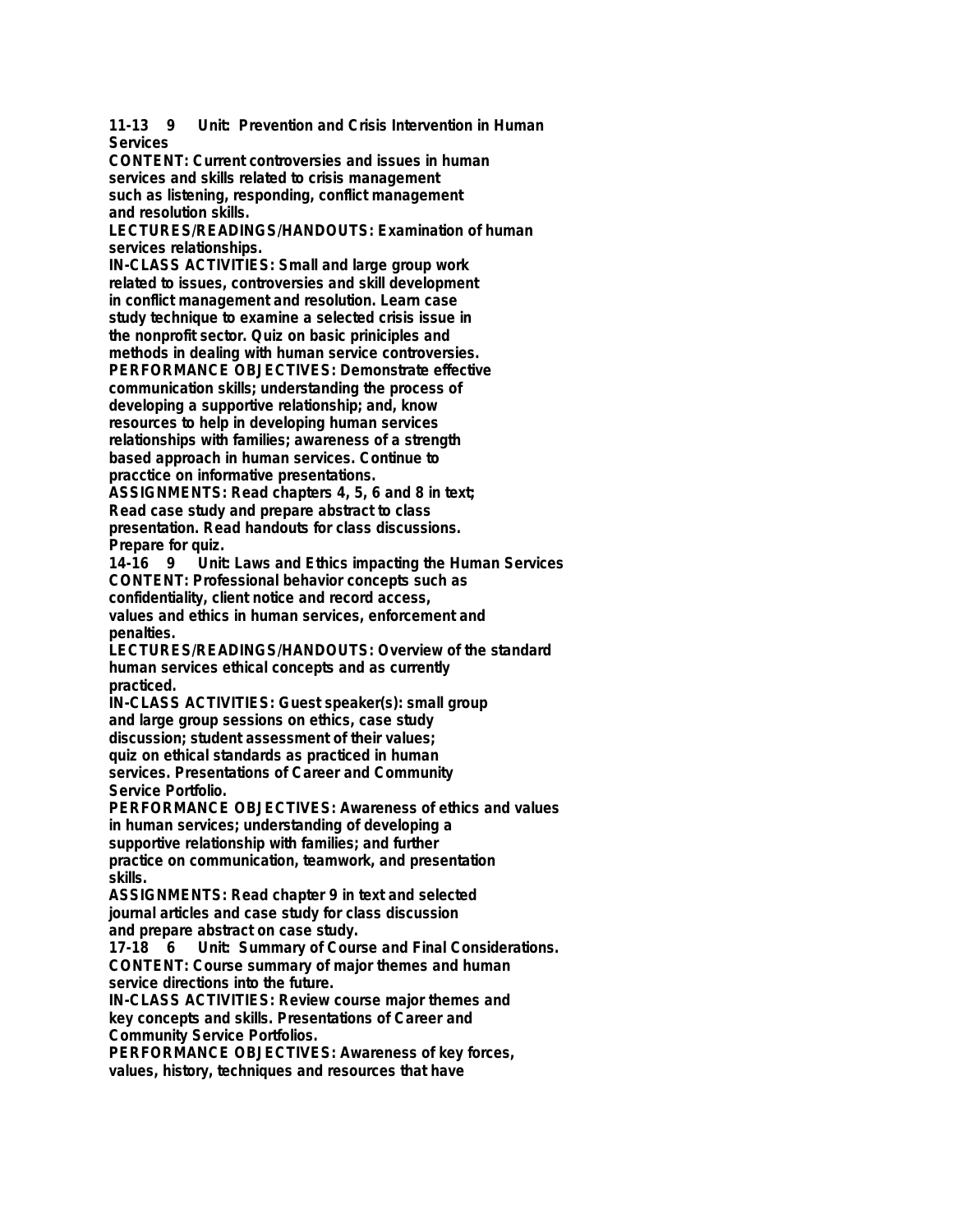**shaped the field of human services. Continue to**

**practice communication and presentaiton skills.**

**Understand topic areas for final exam.**

**ASSIGNMENTS: Complete Career and Community Service**

**Portfolio. Review study questions and concepts.**

**Pepare for final exam (non cumulative).**

**The following objectives tests, assignments, and projects will be used to build student competency and complete ocurse requirements:**

**A. 5 quizzes based on reading and lecture materials.**

**B. Mid-term exam -- non cumulative.**

**C. Final exam -- non cumulative.**

**D. 3 abstract reports based on journal and/or internet information.**

**(These abstracts will be presented to class as part of informal class discussions.)**

**E. Community Service course requirements as related to student career exploration. (minimum of 20 hours/not more than 30 hours). Hours volunteered -- diary of time and activities.**

**Volunteer on-site evaluation.**

**Student experience evaluation.**

**F. Career and Community Service Portfolio -- Formal**

**presentation of experiences and reflections.**

#### **COURSE OBJECTIVES:**

**Each student, in a team efford with the instructor, will have the knowledge and skills by the end of the course to:**

**1) Be aware of the interdisciplinary importance of creativity, critical thinking, teamwork, and ethics/values in human services.**

**2) Recognize and discuss diversity within the context of the social, cultural, and political influences affecting both families and helpers.**

**3) Use a strength-based approach in the study and delivery of human services.**

**4) Understand the process of developing a supportive relationship.**

**5) Know the basic history, elements, and resources of human service delivery systems.**

**6) Conduct on-going self-assessment and create an academic, professional, and personal development plan.**

**7) Demonstrate effective communication skills.**

**8) Identify technologies that are applicable and relevant to human services and determine the sources available for training.**

**9) Make informative and visual presentations on human service related material.**

#### **METHODS OF INSTRUCTION:**

**Lecture, student presentations, peer learning and problem solving, self-directed community service, critical self-reflection, standard text, journal articles, team exercises, abstract writing, and portfolio preparation and presentation.**

## **REPRESENTATIVE TEXTBOOKS:**

#### **Required Texts:**

**Bernstein, Gail S., ^uHuman Servies?.... That Must Be So^s ^uRewarding^s, Dec. 1998. Paul H. Brooks Publishing Co. Supplemental readings from journals and Internet.**